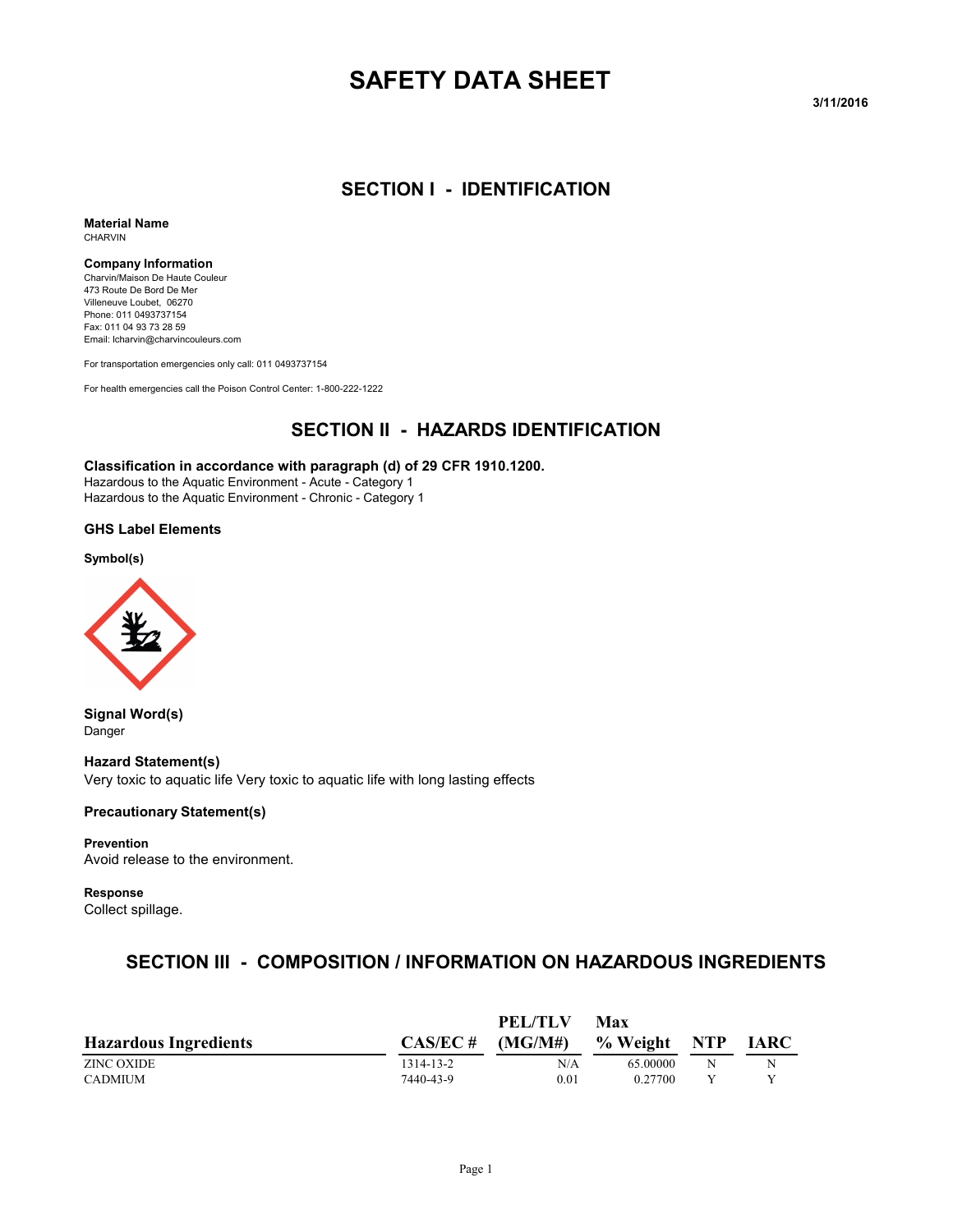#### **SECTION IV - FIRST AID MEASURES**

FIRST AID MEASURES: NONE REQUIRED. NO ACUTE HEALTH EFFECTS EXPECTED.

#### **SECTION V - FIRE FIGHTING MEASURES**

FLASH POINT (METHOD): N/A **AUTOIGNITION TEMPERATURE: N/A** EXPLOSION LIMITS IN AIR (% BY VOLUME): NOT EXPLOSIVE EXTINGUISHING MEDIA: NO SPECIAL MEDIA REQUIRED FIRE FIGHTING PROCEDURES: NO SPECIAL FIRE FIGHTING PROCEDURES REQUIRED UNUSUAL FIRE & EXPLOSION HAZARDS: NOT COMBUSTIBLE

#### **SECTION VI - ACCIDENTAL RELEASE MEASURES**

STEPS TO BE TAKEN IN CASE A MATERIAL IS SPILLED: Clean up in accordance with all applicable regulations. Absorb spillage with noncombustible, absorbent material. For waste disposal, see Section XIII

### **SECTION VII - HANDLING AND STORAGE**

PRECAUTIONS TO BE TAKEN DURING STORAGE AND HANDLING: Good industrial hygiene practice requires that exposure be maintained below the TLV. This is preferably achieved through the provision of adequate ventilation. When exposure cannot be adequately controlled in this way, personal respiratory protection should be employed.

#### **SECTION VIII - EXPOSURE CONTROLS / PERSONAL PROTECTION**

RESPIRATORY PROTECTION AND SPECIAL VENTILATION REQUIREMENTS: NONE REQUIRED OTHER PROTECTIVE EQUIPMENT (GLOVES, GOGGLES, ETC): NONE REQUIRED WORK/HYGIENE PRACTICES: **AVOID USING IF PREGNANT OR CONTEMPLATING PREGNANCY.**  ENGINEERING CONTROLS: Not for use by children.

#### **SECTION IX - PHYSICAL AND CHEMICAL PROPERTIES**

BOILING POINT: N/A **MELTING POINT: N/A** VAPOR PRESSURE: N/A SPECIFIC VAPOR DENSITY (AIR=1): N/A SPECIFIC GRAVITY: N/A SOLUBILITY IN WATER: N/A  $R$  and the second temperature in the REACTIVITY IN WATER: NON-REACTIVE

#### **SECTION X - STABILITY AND REACTIVITY**

HAZARDOUS POLYMERIZATION PRODUCTS: N/A STABILITY: STABLE CONDITIONS TO AVOID: N/A INCOMPATIBILITY (MATERIALS TO AVOID): N/A HAZARDOUS DECOMPOSITION PRODUCTS: N/A

### **SECTION XI - TOXICOLOGICAL INFORMATION**

ACUTE EFFECTS ASSOCIATED WITH USE OF THIS MATERIAL: MAY BE HARMFUL IF SWALLOWED. MAY BE HARMFUL BY BREATHING DUSTS OR MISTS. The summated LD50 is 7880.3 mg/kg. The summated LC50 is 15442 mg/cubic meter. This product is considered to be a known or suspected human carcinogen by NTP, IARC or OSHA (see section III)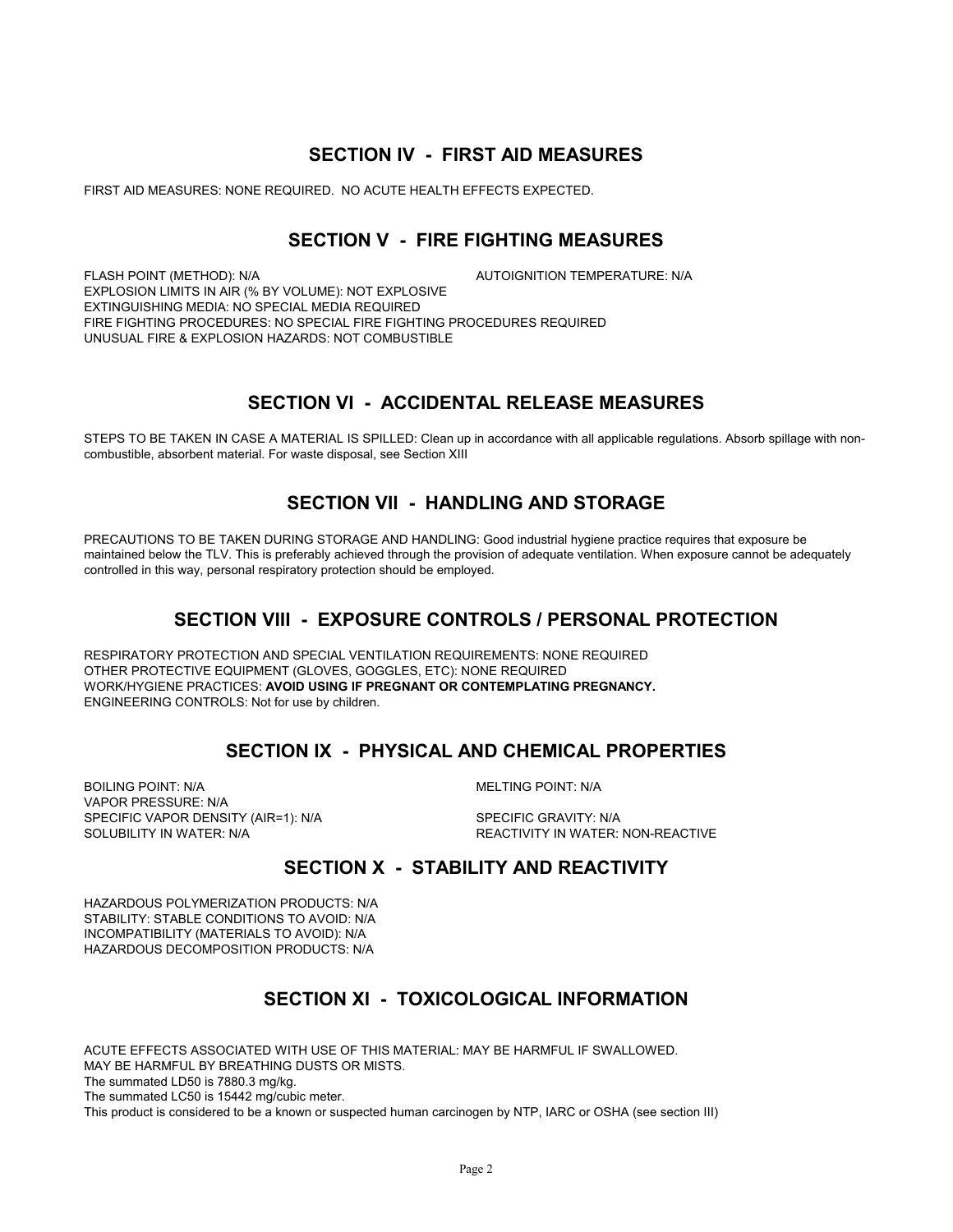#### **SECTION XII - ECOLOGICAL INFORMATION**

**Aquatic Hazard Statement(s)** Very toxic to aquatic life Very toxic to aquatic life with long lasting effects

#### **SECTION XIII - DISPOSAL CONSIDERATIONS**

RCRA HAZARD CLASS (40 CFR 261): THIS PRODUCT IS NOT CLASSIFIED AS A HAZARDOUS WASTE. WASTE DISPOSAL METHOD: DISPOSE OF IN ACCORDANCE WITH FEDERAL, STATE AND LOCAL REGULATIONS.

#### **SECTION XIV - TRANSPORTATION INFORMATION**

U.S. DOT (49 CFR 172.101): THIS IS NOT A HAZARDOUS MATERIAL AS CLASSIFIED BY CFR 172.101.

#### **SECTION XV - REGULATORY INFORMATION**

CONTENTS OF THIS SDS COMPLY WITH OSHA HAZARD COMMUNICATION STANDARD 29 CFR 1910.1200 EPA SARA TITLE III CHEMICAL LISTINGS NONE

SECTION 302.4 EXTREMELY HAZARDOUS SUBSTANCES (40 CFR 355): NONE

SECTION 313 TOXIC CHEMICALS (40 CFR 372): NONE

INTERNATIONAL REGULATIONS

CANADIAN WHMIS: THIS PRODUCT IS A CONTROLLED PRODUCT UNDER CANADA'S WORKPLACE HAZARDOUS MATERIALS INFORMATION SYSTEM. IT CONTAINS THE FOLLOWING TOXIC OR HIGHLY TOXIC MATERIALS: COPPER PHTHALOCYANINE FERRIC OXIDE **MICA** ZINC OXIDE

SUPPLEMENTAL STATE COMPLIANCE INFORMATION:

THIS PRODUCT CONTAINS THE FOLLOWING CHEMICAL(S) LISTED UNDER NEW JERSEY'S RIGHT TO KNOW PROGRAM: CHROMIUM OXIDE GREEN **MICA** PIGMENT RED 101 PIGMENT WHITE 6 ZINC OXIDE

THIS PRODUCT CONTAINS THE FOLLOWING CHEMICAL(S) REQUIRING NOTIFICATION TO THE STATE OF WASHINGTON UNDER THEIR CHILDREN'S SAFE PRODUCTS ACT: NONE

THIS PRODUCT CONTAINS THE FOLLOWING CHEMICAL(S) LISTED IN FLORIDA'S TOXIC SUBSTANCE LIST: Iron oxide fume Mica dust Zinc oxide fume

THIS PRODUCT CONTAINS THE FOLLOWING CHEMICAL(S) LISTED IN MAINE'S PRIORITY CHEMICAL LIST: NONE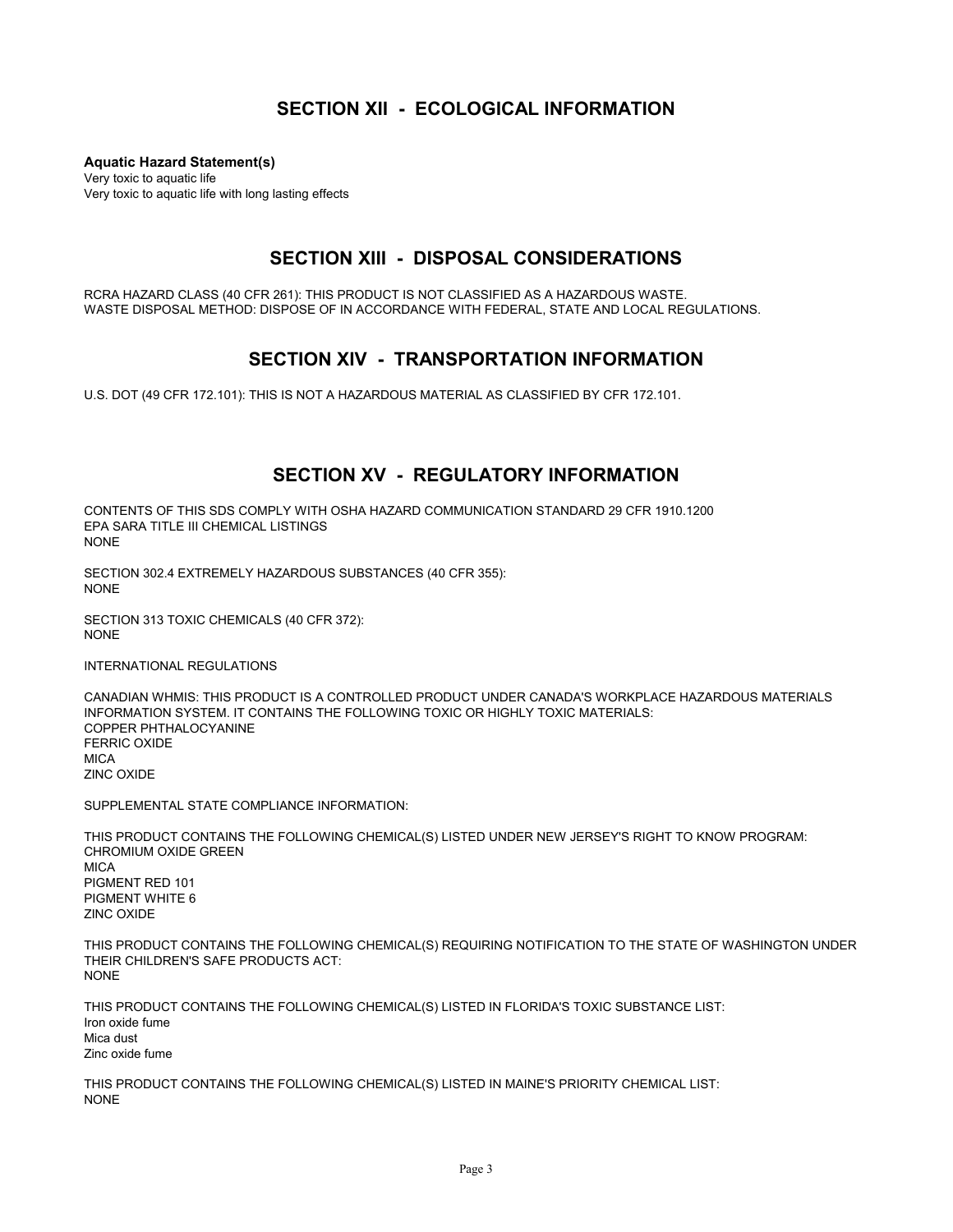THIS PRODUCT CONTAINS THE FOLLOWING CHEMICALS CONSIDERED BY VERMONT AS BEING OF VERY HIGH CONCERN TO CHILDREN: NONE

THIS PRODUCT CONTAINS THE FOLLOWING CHEMICAL(S) LISTED IN MASSACHUSETTS HAZARDOUS SUBSTANCE LIST: Carbon black Chromium (III) oxide Iron oxide dust Mica Dust Titanium dioxide Zinc oxide fume

THIS PRODUCT CONTAINS THE FOLLOWING CHEMICAL(S) LISTED ON MICHIGAN'S CRITICAL MATERIALS REGISTER: NONE

THIS PRODUCT CONTAINS THE FOLLOWING CHEMICAL(S) LISTED ON MINNESOTA'S HAZARDOUS SUBSTANCES LIST: Carbon black Iron oxide fume (Fe2O3) as Fe Titanium dioxide Zinc oxide, fume and dust

THIS PRODUCT CONTAINS THE FOLLOWING CHEMICAL(S) LISTED IN PENNSYLVANIA'S HAZARDOUS SUBSTANCES LIST: Carbon black Iron oxide Mica-group minerals Titanium oxide Zinc oxide

 Under CPSC's consumer product regulations (16CFR1500.3 and 150014), this product has the following required acute and chronic hazard labeling:

#### **WARNING:EXPOSURE MAY CAUSE HARM TO THE DEVELOPING FETUS. Contains: CADMIUM**

PRECAUTIONS:**AVOID USING IF PREGNANT OR CONTEMPLATING PREGNANCY.** Not for use by children. For further health information contact a poison control center or call . . . (must contain a US telephone # and US company name and address on the label).

This product contains a chemical known to the State of California to cause cancer and birth defects or other reproductive harm.

### **SECTION XVI - OTHER INFORMATION**

Disclaimer: We believe the statements, technical information and recommendations contained herein are reliable, but they are given without warranty or guarantee of any kind. The information contained in this document applies to this specific material as supplied. It may not be valid for this material if it is used in combination with any other materials. It is the user's responsibility to satisfy oneself as to the suitability and completeness of this information for the user's own particular use.

#### **LAST REVISION DATE: 03/11/2016**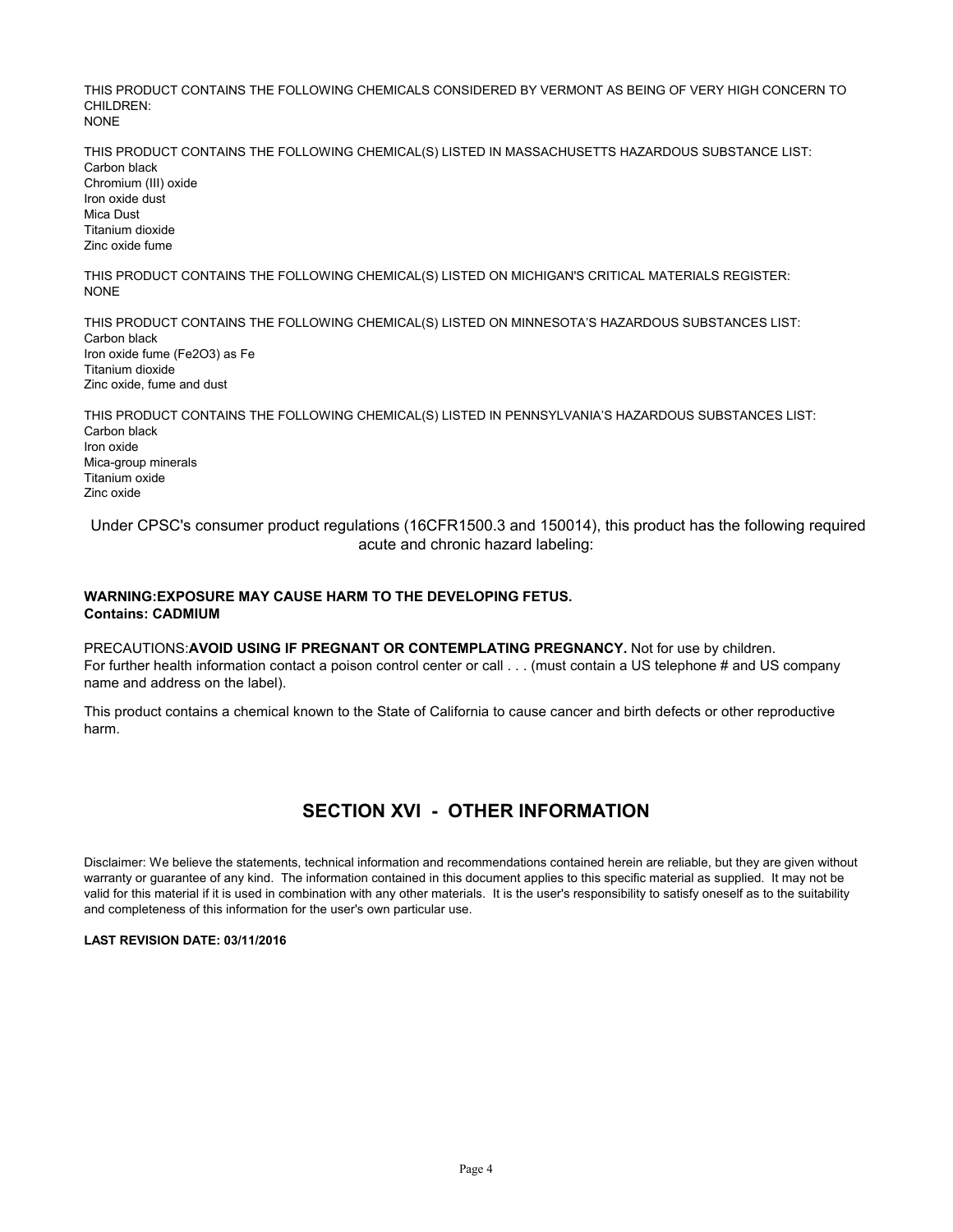**Prepared by Duke OEM Toxicology**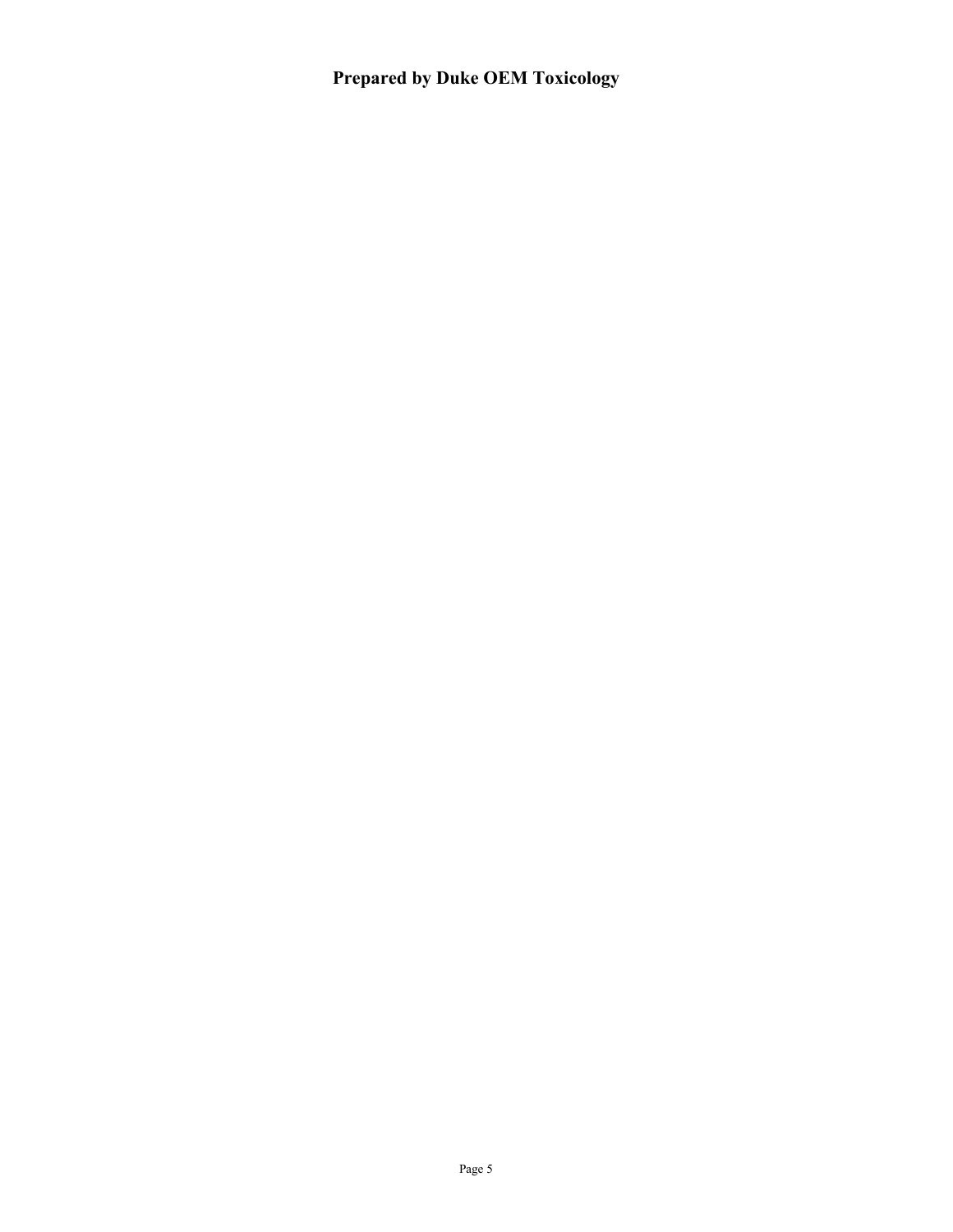### **COLOR INFORMATION**

THIS SDS APPLIES TO THE FOLLOWING COLORS WHICH ARE ASSOCIATED WITH HAZARDOUS AND/OR NON-HAZARDOUS INGREDIENTS

| <b>Product Color</b>                     | <b>SKU</b> | <b>Hazardous Ingredient</b> |  |
|------------------------------------------|------------|-----------------------------|--|
| <b>AUBERE PINK</b>                       |            | (NONE)                      |  |
| BLUE LAGOON                              |            | (NONE)                      |  |
| <b>BLUE SHADE</b>                        |            | (NONE)                      |  |
| <b>BOIS DE ROSE</b>                      |            | (NONE)                      |  |
| BURNT SIENNA                             |            | (NONE)                      |  |
| BURNT UMBER                              |            | (NONE)                      |  |
| <b>CADMIUM GREEN</b>                     |            | (NONE)                      |  |
| <b>CARAIBES</b>                          |            | (NONE)                      |  |
| <b>CERULEAN BLUE</b>                     |            | (NONE)                      |  |
| CHARVIN WARM GREY                        |            | (NONE)                      |  |
| CORAL                                    |            | (NONE)                      |  |
| CYAN PTHALO                              |            |                             |  |
|                                          |            | (NONE)                      |  |
| DEEP CADMIUM GREEN                       |            | (NONE)                      |  |
| DEEP CELADON GREEN                       |            | CADMIUM                     |  |
| DEEP CHARTREUSE GREEN                    |            | (NONE)                      |  |
| DEEP OPALINE GREEN                       |            | (NONE)                      |  |
| DEEP OXIDE RED                           |            | (NONE)                      |  |
| DEEP ROSACE                              |            | (NONE)                      |  |
| DEEP TURQUOISE BLUE                      |            | (NONE)                      |  |
| DEEP VERT DE GRIS                        |            | (NONE)                      |  |
| DEEP WATER GREEN                         |            | (NONE)                      |  |
| EXTRA LIGHT CINNABER GREEN               |            | (NONE)                      |  |
| <b>FLESH</b>                             |            | (NONE)                      |  |
| <b>FLESH OCHRE</b>                       |            | (NONE)                      |  |
| <b>FRENCH BLUE</b>                       |            | (NONE)                      |  |
| GOLD                                     |            | (NONE)                      |  |
| <b>GOLDEN COQUILLE</b>                   |            | CADMIUM                     |  |
| <b>GOLDEN NAPLES YELLOW</b>              |            | CADMIUM                     |  |
| <b>GOLDEN OCHRE</b>                      |            | (NONE)                      |  |
| <b>GREEN COQUILLE</b>                    |            | (NONE)                      |  |
| <b>GREEN HEARTH</b>                      |            | (NONE)                      |  |
| <b>HAZY ROSE</b>                         |            | (NONE)                      |  |
| <b>INCARNAT</b>                          |            | (NONE)                      |  |
| <b>INDIAN RED OCHRE</b><br><b>INDIGO</b> |            | (NONE)                      |  |
| <b>LEADED GREY</b>                       |            | (NONE)                      |  |
| LEADED SKY                               |            | (NONE)                      |  |
| <b>LEMON NEON YELLOW</b>                 |            | (NONE)<br>(NONE)            |  |
| LIGHT AZURIN BLUE                        |            | (NONE)                      |  |
| LIGHT CADMIUM GREEN                      |            | (NONE)                      |  |
| <b>LIGHT CARAIBES</b>                    |            | (NONE)                      |  |
| LIGHT CELADON GREEN                      |            | (NONE)                      |  |
| LIGHT CERULE                             |            | (NONE)                      |  |
| LIGHT CERULE BLUE                        |            | (NONE)                      |  |
| LIGHT CINNABER GREEN                     |            | (NONE)                      |  |
| LIGHT COBALT BLUE                        |            | (NONE)                      |  |
| LIGHT COQUILLE                           |            | <b>CADMIUM</b>              |  |
| <b>LIGHT CORAL</b>                       |            | (NONE)                      |  |
| LIGHT GOLDEN OCHRE                       |            | (NONE)                      |  |
| LIGHT INCARNAT                           |            | (NONE)                      |  |
| LIGHT PORTRAIT PINK                      |            | <b>CADMIUM</b>              |  |
| <b>LIGHT ROSACE</b>                      |            | (NONE)                      |  |
| LIGHT SAINT REMY GREEN                   |            | (NONE)                      |  |
| LIGHT VERT DE GRIS                       |            | <b>CADMIUM</b>              |  |
| <b>LINEN GREY</b>                        |            | (NONE)                      |  |
| <b>MEDIUM AZURIN BLUE</b>                |            | (NONE)                      |  |
| MEDIUM CINNABER GREEN                    |            | (NONE)                      |  |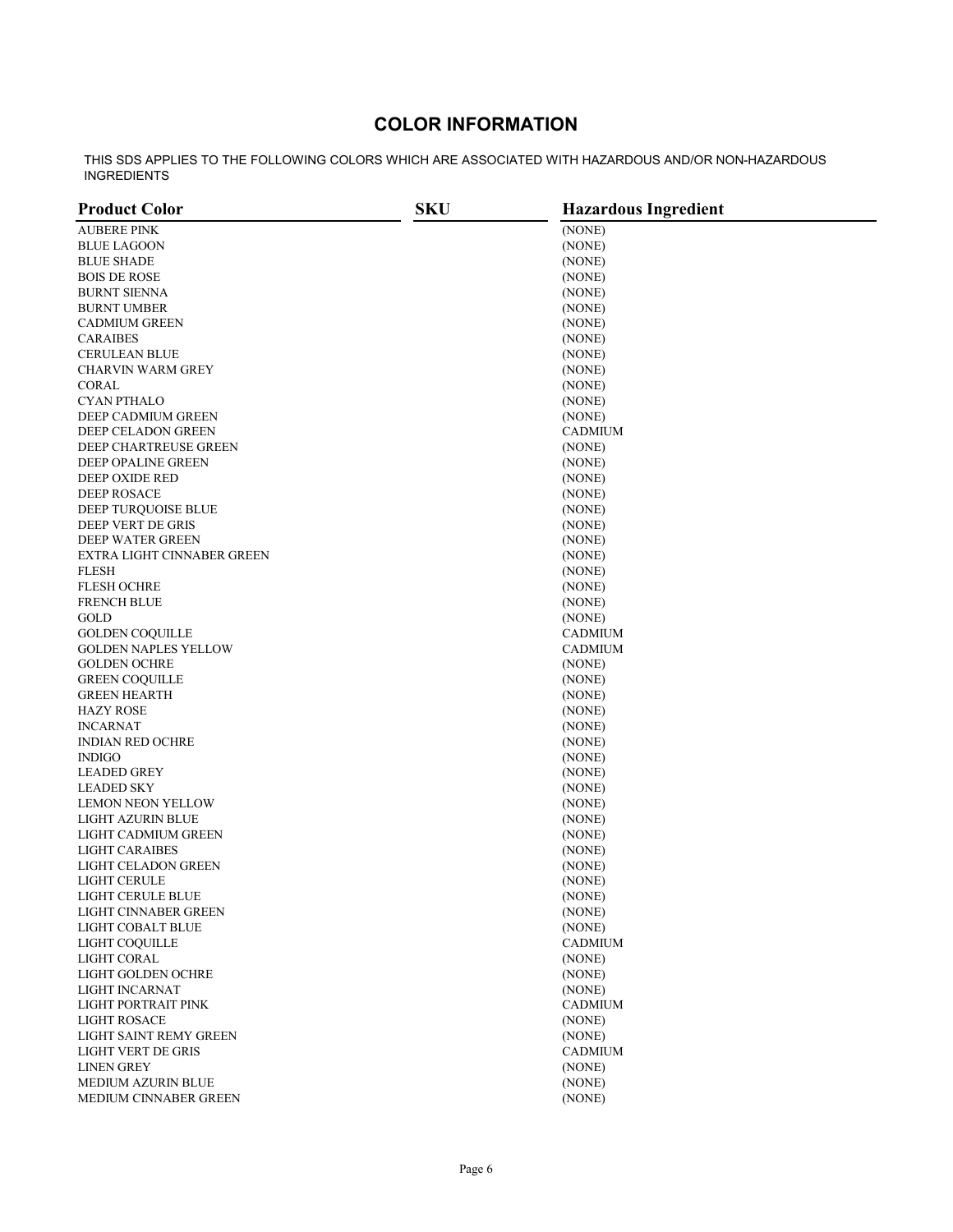| <b>Product Color</b>            | <b>SKU</b> | <b>Hazardous Ingredient</b> |
|---------------------------------|------------|-----------------------------|
| <b>MEDIUM VERT DE GRIS</b>      |            | <b>CADMIUM</b>              |
| <b>MUMMY BROWN</b>              |            | (NONE)                      |
| <b>NAPLES YELLOW</b>            |            | <b>CADMIUM</b>              |
| <b>NATTIER BLUE</b>             |            | (NONE)                      |
| <b>NEON BLUE</b>                |            | (NONE)                      |
| <b>NEON TURQUOISE</b>           |            | (NONE)                      |
| <b>OLD NAPLES YELLOW</b>        |            | (NONE)                      |
| <b>OLD PINK</b>                 |            | (NONE)                      |
| <b>OPALINE GREEN</b>            |            | (NONE)                      |
| <b>OXIDE RED</b>                |            | (NONE)                      |
| PALE CELADON GREEN              |            | <b>CADMIUM</b>              |
| PEACOCK GREEN                   |            | (NONE)                      |
| PINK CORAL                      |            | (NONE)                      |
| PORTRAIT PINK                   |            | (NONE)                      |
| <b>POUZZOLES RED</b>            |            | (NONE)                      |
| PROVENCE BLUE                   |            | (NONE)                      |
| PURE DEEP CADMIUM RED           |            | (NONE)                      |
| PURE DEEP CADMIUM YELLOW        |            | <b>CADMIUM</b>              |
| PURE LEMON CADMIUM YELLOW       |            | (NONE)                      |
| PURE LIGHT CADMIUM RED          |            | (NONE)                      |
| PURE LIGHT CADMIUM YELLOW       |            | <b>CADMIUM</b>              |
| PURE MEDIUM CADMIUM RED         |            | (NONE)                      |
| PURE MEDIUM CADMIUM YELLOW      |            | <b>CADMIUM</b>              |
| PURE ORANGE CADMIUM             |            | (NONE)                      |
| <b>RAW SIENNA</b>               |            | (NONE)                      |
| <b>RAW UMBER</b>                |            | (NONE)                      |
| <b>RED COBALT BLUE</b>          |            | (NONE)                      |
| <b>RED NAPLES YELLOW</b>        |            | (NONE)                      |
| <b>RED OCHRE</b>                |            | (NONE)                      |
| <b>RIBAS YELLOW</b>             |            | <b>CADMIUM</b>              |
| <b>SAINT REMY BLUE</b>          |            | (NONE)                      |
| <b>SAINT REMY GREEN</b>         |            | (NONE)                      |
| <b>SAINT REMY YELLOW</b>        |            | (NONE)                      |
| <b>SENOIS BROWN</b>             |            | (NONE)                      |
| <b>SENOIS ORANGE</b>            |            | (NONE)                      |
| <b>SENOIS RED</b>               |            | (NONE)                      |
| <b>SEPIA</b>                    |            | (NONE)                      |
| <b>SILVER</b>                   |            | (NONE)                      |
| <b>SKY BLUE</b>                 |            |                             |
| <b>TANNED</b>                   |            | (NONE)                      |
| <b>TITANIUM ZINC WHITE</b>      |            | (NONE)                      |
| <b>TRANSPARENT ORANGE OCHRE</b> |            | (NONE)                      |
|                                 |            | (NONE)                      |
| <b>TRANSPARENT YELLOW OCHRE</b> |            | (NONE)                      |
| <b>VAIRON PINK</b>              |            | (NONE)                      |
| VAN DYCK BROWN                  |            | (NONE)                      |
| <b>VENETIAN RED</b>             |            | (NONE)                      |
| <b>WATER GREEN</b>              |            | (NONE)                      |
| <b>ZINC WHITE</b>               |            | (NONE)                      |